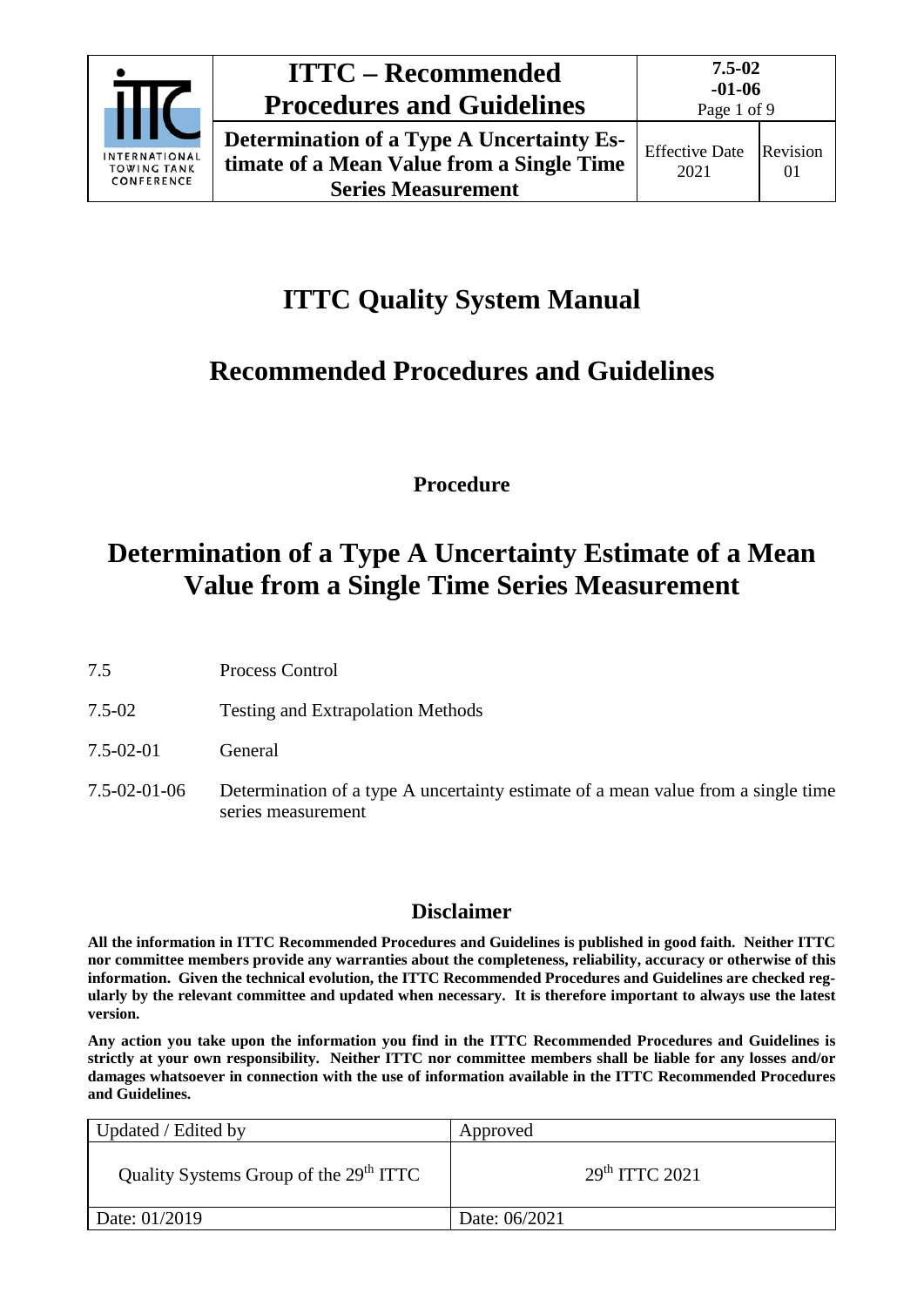

# **ITTC – Recommended Procedures and Guidelines**

01

**Determination of a Type A Uncertainty Estimate of a Mean Value from a Single Time Series Measurement** Effective Date 2021 Revision

# **Table of Contents**

**1. [PURPOSE OF PROCEEDURE...........3](#page-2-0) 2. [DESCRIPTION OF PROCEDURE](#page-3-0) ....4 2.1. [Theoretical Background](#page-3-1) ...................4 3. [TRANSIENT SCANNING](#page-5-0)  [TECHNIQUE.........................................6](#page-5-0) 3.1. TST-A [.................................................6](#page-5-1) 3.2. [TST-B..................................................6](#page-5-2) 4. [EXAMPLE.............................................6](#page-5-3) 5. [STEP BY STEP PROCEDURE](#page-7-0) ...........8 6. REFERENCES [......................................8](#page-7-1)**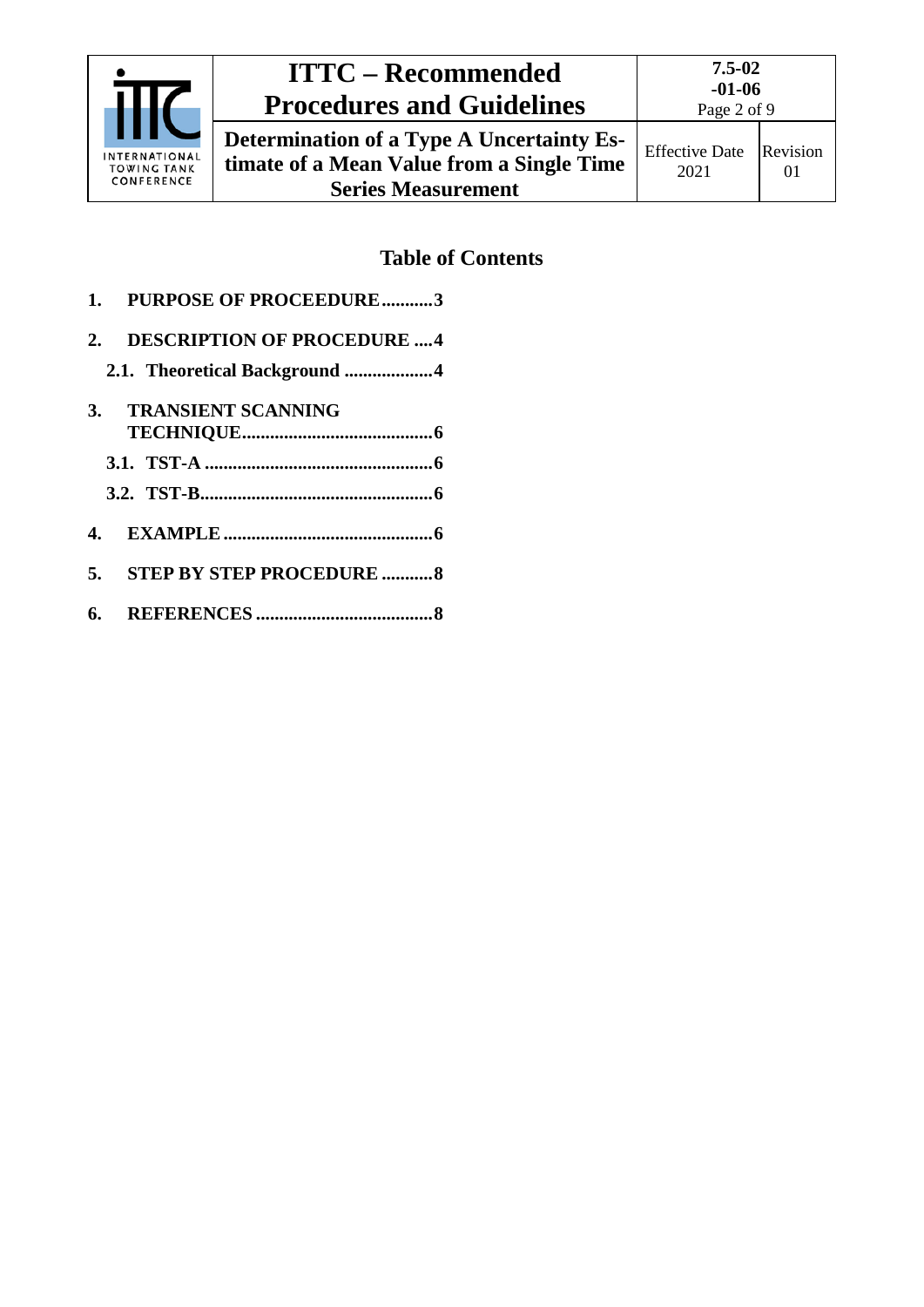

## **Determination of a Type A Uncertainty Estimate of a Mean Value from a Single Time Series Measurement**

### <span id="page-2-0"></span>**1. PURPOSE OF PROCEDURE**

Single time histories such as those obtained from measurements in a towing tank, wind tunnel, or full-scale ship trial are often subjected to low frequency random disturbances caused by long transient responses to start-up conditions (e.g. towing carriage acceleration profile), low damping, recirculation effects and a host of external factors such as varying environmental conditions. Such disturbances cause a random low frequency variation in the mean value of the measured time history.

Accurate estimation of the mean value can be problematic in cases where the low frequency random variation in the mean value is large compared to the estimated mean value. The 'traditional' approach to obtaining a 'good' estimate for the mean value of such 'non-stationary' signals is to increase the length of the measurement time, requiring a very long towing tank/test region. The assumption with this approach being that the non-stationary behaviour diminishes with time, which may not always be the case. The more common practice is to carry out multiple repeat tests and combine the results in order to obtain a mean value within acceptable limits. However, the requirement to perform multiple repeat tests is often at odds with the commercial realities of limited time and test budgets.

Methods have been suggested in Lin et al. (1990) and in Molloy (2010), which process a single time series and obtain an estimate for the level of uncertainty. These and other traditional methods require subjective choices, such as the number and length of the subdivision of the time series, to be made. As such, these methods are difficult to develop as a procedure.

More recently, Brouwer et al. (2013), (2015a) proposed two objective procedures for estimating the uncertainty from a single time series measurement based on autocovariance and segment method, the former being favoured by the authors for its rapid convergence. Both procedures are based on JCGM (2008) and evaluate the random uncertainty of mean with statistical techniques. JCGM (2008) classifies this method as Type A evaluation.

A Transient Scanning Technique, TST, was proposed by Brouwer et al. (2015b). This technique determines whether a signal approaches a stationary state or not and also provides information to allow non-stationary behaviour (typically from start-up and end effects) to be removed from the signal so that the uncertainty in the mean value can be estimated with the methods in Brouwer et al. (2015a), (2019) more accurately. A summary of this work comprises the majority of this document. In this revision, the earlier references of Brouwer et al. (2013) and (2015a, b) have been consolidated and updated in Brouwer et al. (2019).

The TST is a practical tool to verify whether the mean value is constant or not. Further, it locates trends (or transients) in measured signals at the beginning or at the end of time series. These transients are often too small to see in visual checks, but with the TST, these transients can be identified and, hence, removed from the signal. The residual part of the time series is stationary and can be applied for further analysis.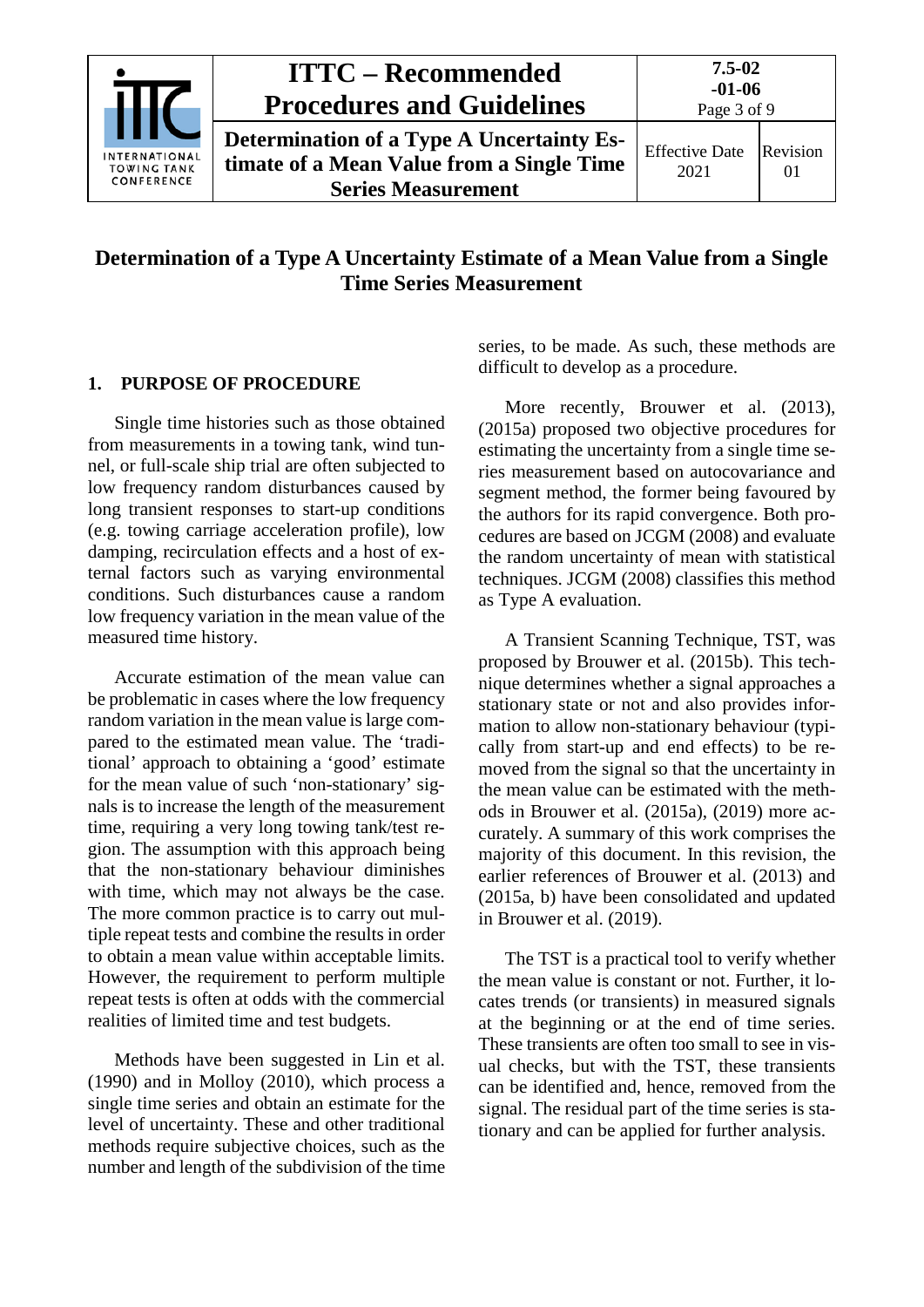

Section 2 explains briefly the theoretical background of the autocovariance method. In Section 3, the TST is described. In Section 4, the technique is demonstrated by synthetic data. Section 5 provides a step-by-step guide to implementing the procedure. References are provided in Section 6.

### <span id="page-3-1"></span><span id="page-3-0"></span>**2. DESCRIPTION OF PROCEDURE**

#### **2.1 Theoretical Background**

This section provides a brief description of the theoretical background presented in detail in Brouwer et al. (2013), (2015b), and (2019).

A time series  $x(t)$  with finite length *T* is considered as a sample record of an ergodic stationary random process. The sample average *m*<sup>1</sup> or first moment as defined in Bendat and Piersol (2010) is an estimate of the true mean of the process *µx*.

$$
m_1 = \frac{1}{T} \int_0^T x(t) dt
$$
 (1)

For a digital time series, the result is

$$
m_1 = \bar{x} = \left(\frac{1}{n}\right) \sum_{i=1}^n x_i \tag{1a}
$$

where *n* is the number of samples. The sample variance  $s_x^2$  is an estimate of the true variance of the process  $\sigma_x^2$ 

$$
s_x^2 = \frac{1}{T} \int_0^T (x(t) - m_1)^2 dt
$$
 (2)

while the digital result is

$$
s_x^2 = \left(\frac{1}{n-1}\right) \sum_{i=1}^n (x_i - \bar{x})^2
$$
 (2a)

Due to the finite length *T* of the time series, a difference will occur between the estimated mean  $m_1$  and the true mean  $\mu_x$ .

A reliable measure of the random uncertainty  $u_1$  of mean is the standard deviation  $s_m$  of mean, which is the square root of the variance of mean. The expected value E[ ] of the variance of mean can be written as

<span id="page-3-3"></span>
$$
s_m^2 = E[(m_1 - \mu_x)^2]
$$
 (3)

Substituting Equation [\(1\)](#page-3-2) into Equation [\(3\)](#page-3-3) and after some manipulation following Bendat and Piersol (2010), the variance of the mean can be written as:

$$
s_m^2 = \frac{2}{T} \int_0^T \left(1 - \frac{\tau}{T}\right) C_{xx}(\tau) d\tau \tag{4}
$$

**With** 

$$
C_{xx}(\tau) = \frac{1}{T} \int_0^T x_i(t) \cdot x_i(t+\tau) dt
$$
 (5)

with

<span id="page-3-4"></span>
$$
C_{xx}(0)=\mu_x^2
$$

<span id="page-3-2"></span>where:

*sm* standard deviation of the mean, *T* measurement length *τ* time difference or lag <sup>∆</sup>*t* sampling interval

 $C_{xx}(\tau)$  autocovariance function

for a stationary process

The form for digital processing is

$$
s_m^2 = \frac{s_x^2}{n} = +\frac{2}{n} \sum_{r=1}^n \left(1 - \frac{r}{n}\right) C_{xxr} \tag{4a}
$$

The autocovariance can be estimated via direct computations:

$$
C_{xxr} = \left(\frac{1}{n-r}\right) \sum_{i=1}^{n-r} x_i x_{i+r} \tag{5a}
$$

$$
r = 1, 2, 3, \cdots, n - 1
$$
 (5b)

And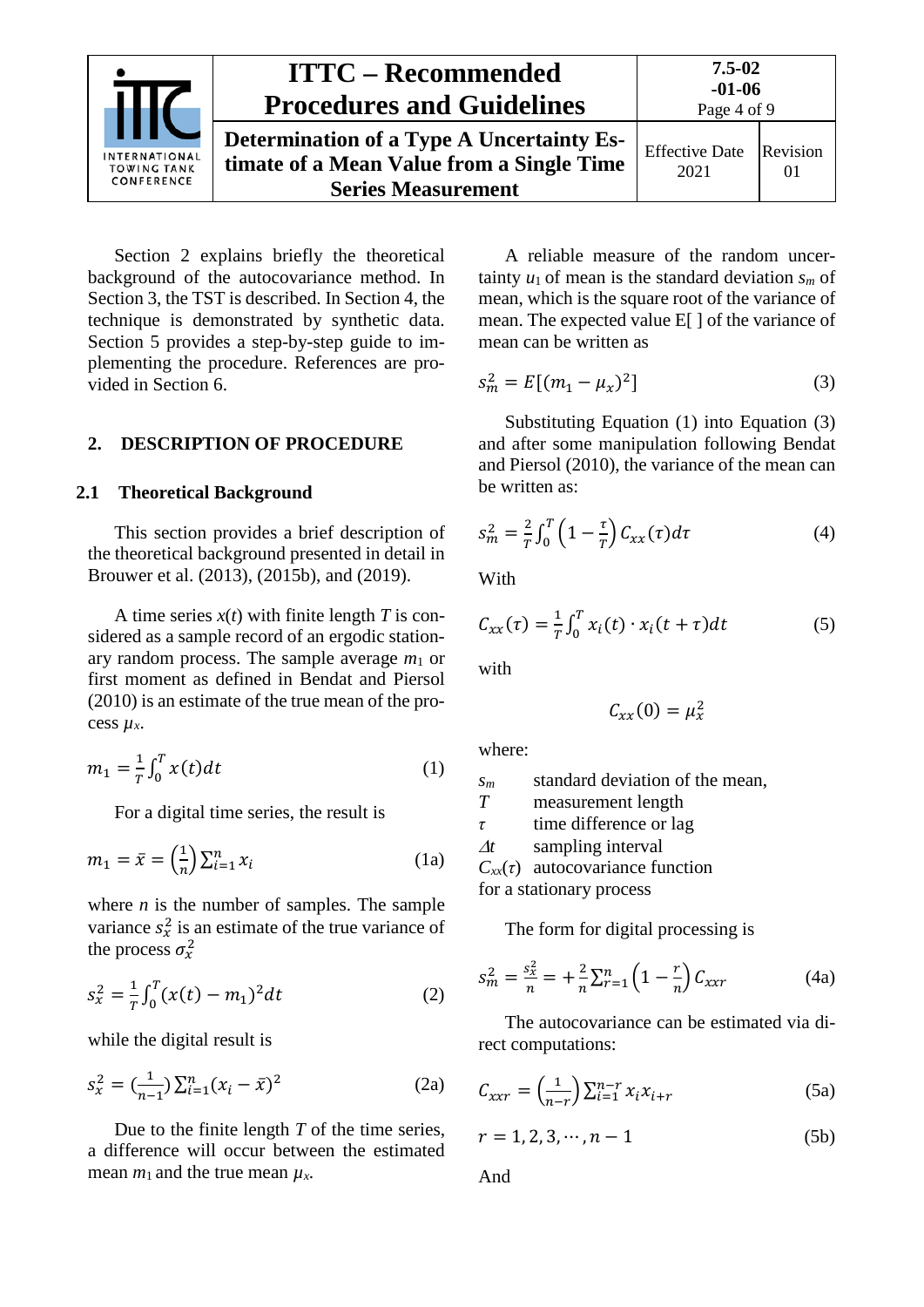

# **ITTC – Recommended Procedures and Guidelines**

<span id="page-4-4"></span><span id="page-4-3"></span>Revision 01

Page 5 of 9 **Determination of a Type A Uncertainty Estimate of a Mean Value from a Single Time Series Measurement** Effective Date 2021

$$
C_{xx0} = \mu_x^2 \tag{5c}
$$

Another method of computing autocovariance is an indirect, spectral method. Its estimate is based on the Wiener-Khinchine relation

$$
C_{xx}(\tau) = \int_0^\infty S_{xx}(f) \cdot \cos(2\pi f \tau) df \tag{6}
$$

The auto spectral density function  $S_{xx}(f)$  is computed from the Fourier transform  $X(f)$ :

$$
S_{xx}(f) = \frac{2}{T} |X(f)|^2
$$
  

$$
X(f) = \int_0^T (x_i(t) - m_1) e^{-j2\pi t} dt.
$$
 (7)

Bendat and Piersol (2010) give a complete numerical procedure to compute the autocovariance with Equation [\(6\).](#page-4-0) The latest step of their procedure is to compute the unbiased autocovariance  $C_{xx,\text{unbiased}}(\tau)$  from the biased estimate  $C_{xx,biassed}(\tau)$  according to

$$
C_{xx,unbiased}(\tau) = \frac{\tau}{\tau - |\tau|} C_{xx,biased}(\tau) \tag{8}
$$

Brouwer et al. (2013, 2019) use the biased estimator  $C_{xx,biased}(\tau)$  for the autocovariance to reduce numerical instabilities in Equation [\(8\)](#page-4-1) for large values of  $\tau$ .

Consequently, the biased estimator  $C_{xx,biased}(\tau)$  returns a biased estimate  $s_{m,biased}^2$ of the variance of mean. Brouwer et al. (2013), (2019) show that the ratio of biased to unbiased estimate can be approximated with:

$$
\frac{s_{m,\text{biased}}^2}{s_{m,\text{unbiased}}^2} = 2\tag{9}
$$

The random uncertainty  $u_1$  of mean is the square root of the variance of mean

$$
u_1 = s_m = \sqrt{s_m^2} \tag{10}
$$

Combining this with Equations [\(4\)](#page-3-4) and [\(9\)](#page-4-2) gives a relation for the random uncertainty of mean based on the autocovariance method:

<span id="page-4-0"></span>
$$
u_1 = \sqrt{\frac{1}{T} \int_0^T \left(1 - \frac{\tau}{T}\right) C_{xx, \text{biased}}(\tau) d\tau}
$$
 (11)

The corresponding expanded uncertainty *Um* of mean is obtained by multiplying Equation [\(11\)](#page-4-3) with a coverage factor *k*<sup>95</sup>

$$
U_m = k_{95}u_1 \tag{12}
$$

with  $k_{95} = 1.96$  for a confidence level of 95%.

Brouwer et al. (2019) call this evaluation method the Random Uncertainty of Mean estimator (RUM).

For uncorrelated samples (or white noise signals), the autocovariance is zero, despite the zero-lag value:

<span id="page-4-1"></span>
$$
C_{xxo} = s_x^2
$$
  
\n
$$
C_{xxr} = 0 \text{ for } r \neq 0
$$
\n(13)

Then, Equation (4a) becomes

$$
u_1 = s_m = s_x / \sqrt{n} \tag{14}
$$

However, pure white noise signals do not exist in practice. Some correlation always exists between successive samples.

<span id="page-4-2"></span>The autocovariance method incorporates the correlation between the samples in a signal (or time series). Brouwer et al. (2013, 2019) have shown how to compute the expected *u*1, for stationary stochastic correlated processes when *T* is sufficiently long. For such processes, the standard uncertainty  $u_1$  of mean decays as the sample length *T* increases.

The inverse relation between *u*<sup>1</sup> and *T* can be verified visually in a graph with *T* plotted on the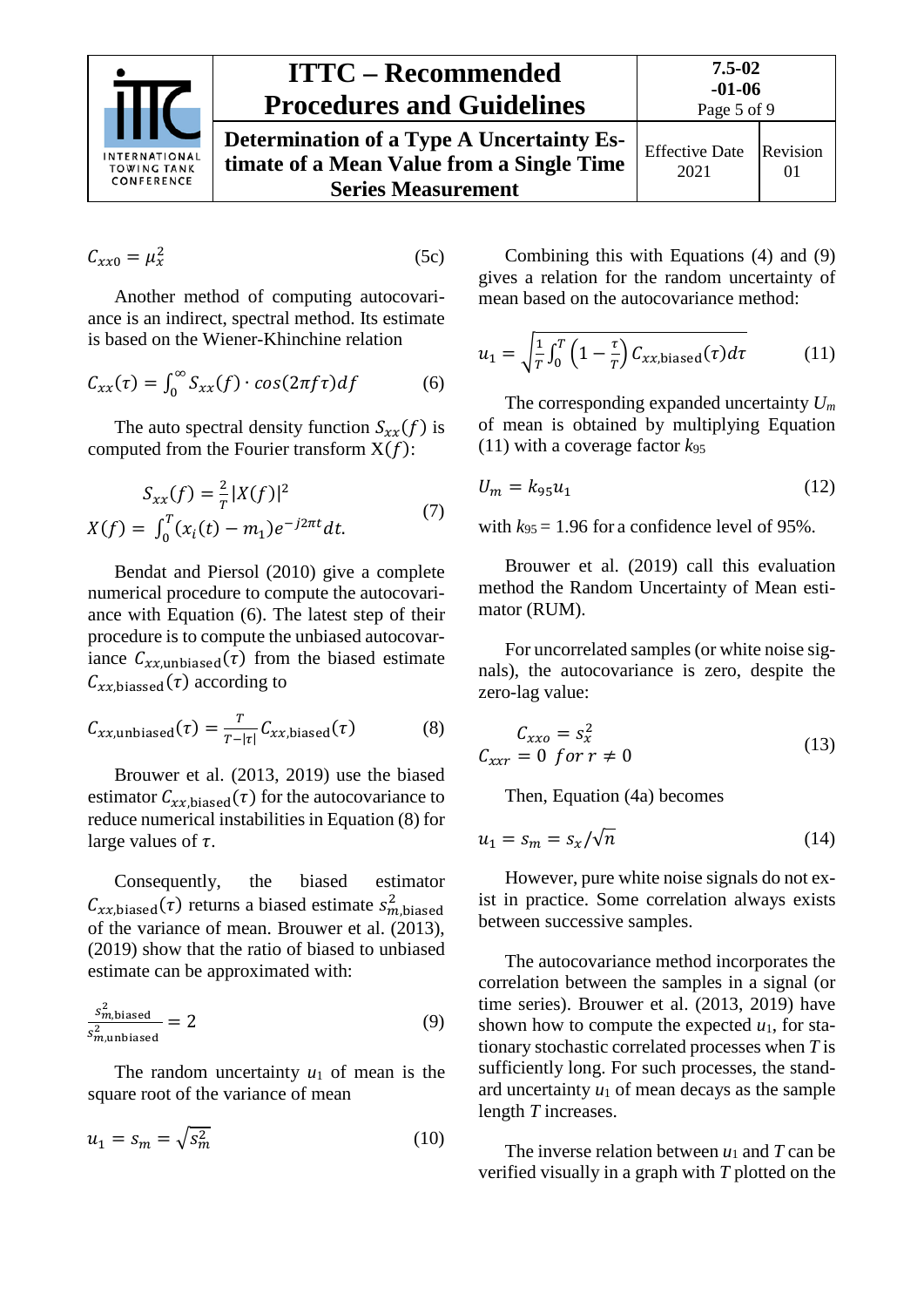

*x*-axis and  $u_1$  on the *y*-axis, both with logarithmic scales. For stationary signals, the trend should form a line with a slope of minus one. If the slope differs from minus one, then the signal is non-stationary. [Figure 4](#page-6-0) is an example.

### <span id="page-5-0"></span>**3. TRANSIENT SCANNING TECH-NIQUE**

By the autocovariance method, Brouwer et al. (2013), (2019) developed a second technique, called the Transient Scanning Technique, TST. The TST identifies regions in the time history, which exhibit non-stationary behaviour and allows these regions to be removed from the signal analysis in order to obtain a more accurate estimate of the mean value. A TST is constructed by calculating the cumulative  $u_1$  as shown in Equation [\(11\)](#page-4-3) for a range of sample lengths *T*. The TST can be applied in two ways.

## <span id="page-5-1"></span>**3.1 TST-A**

Starting from the beginning of the signal  $t_{\text{begin}}$  the TST select signal sections  $[t_{\text{begin}}, t_{\text{begin}} + \frac{1}{2}t_{\text{begin}}t_{\text{begin}}t_{\text{begin}}t_{\text{begin}}t_{\text{begin}}t_{\text{begin}}t_{\text{begin}}t_{\text{begin}}t_{\text{begin}}t_{\text{begin}}t_{\text{begin}}t_{\text{begin}}t_{\text{begin}}t_{\text{begin}}t_{\text{begin}}t_{\text{begin}}t_{\text{begin}}t_{\text{begin}}t_{\text{begin}}t_{\text{begin}}t_{\text{begin}}t_{\text{begin}}t_{$ *T*]. Then, or each section size *T* compute the autocovariance on that section, with spectral method and calculate the uncertainty of mean from Equation [\(11\)](#page-4-3). The series of  $u_1$  are plotted against *T* on logarithmic scales. TST-A is very strong in identifying end effects in the signal.

## <span id="page-5-2"></span>**3.2 TST-B**

Starting from the end of the signal  $t = t_{\text{tend}}$ , the TST selects signal sections  $[t_{\text{end}} - T, t_{\text{end}}]$ . Then for each *T*, compute the autocovariance  $C_{xx,biassed}(\tau)$  on that section with the spectral method, and calculates the uncertainty  $u_1$  of mean from Equation [\(11\).](#page-4-3) The results are plotted against *T* on logarithmic scales. TST-B is very strong in identifying start-up effects in the signal.

#### <span id="page-5-3"></span>**4. EXAMPLE**

To demonstrate the TST, a realisation is picked from an artificially created stochastic process. Its mean is zero, and it has no energy below 0.25 Hz. The realisation length is 100 s, which is long enough to be stationary. A second signal is created from the realisation, which is made non-stationary by adding a small start-up effect in the first 20 s. Both signals and the disturbance are shown in Figures 1, 2, and 3. More details can be found in Brouwer et al. (2019).



Figure 1: Realisation taken from a stochastic process from Brouwer et al. (2019)



Figure 2: Start-up disturbance from Brouwer et al. (2019)



<span id="page-5-4"></span>Figure 3: Realisation with added start-up disturbance from Brouwer et al. (2019)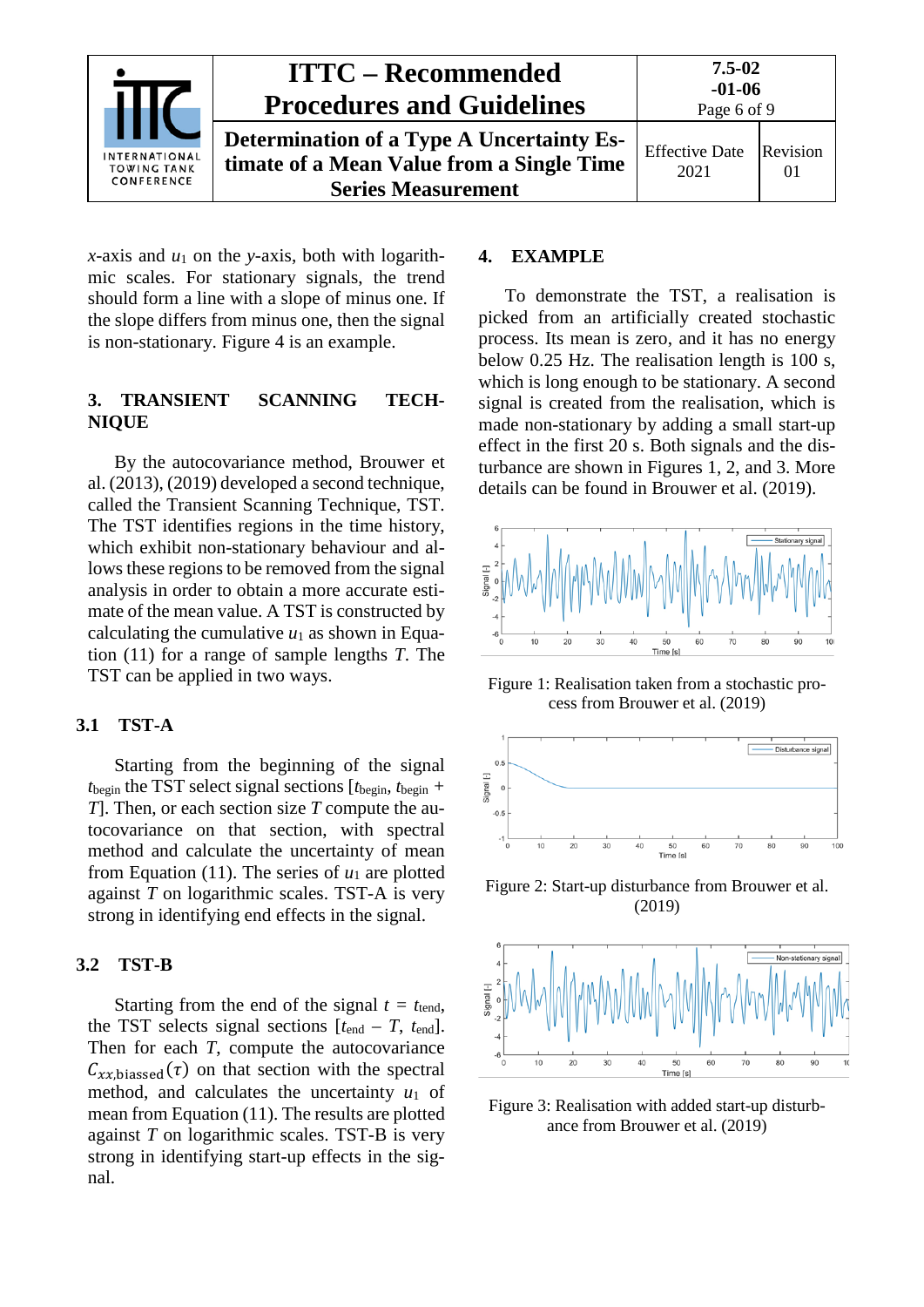

Checking for stationarity by visual inspection of the signal in [Figure 3](#page-5-4) is difficult, since the start-up effect has much smaller amplitude than the signal. [Figure 4](#page-6-0) shows the TST results for the stationary signal and the TST for the nonstationary signal is shown in [Figure 5.](#page-6-1) In order to identify the start-up effects, the uncertainty values  $u_1$  are calculated from the end (TST-B) by the autocovariance method.



<span id="page-6-0"></span>Figure 4: TST-B applied to original stationary signal from Brouwer et al. (2019)



<span id="page-6-1"></span>Figure 5: TST-B applied to non-stationary signal from Brouwer et al. (2019)

Both TST results show a large range where  $u_1$  decays with the inverse of *T*. The signal is stationary in this range. For small sections, approximately  $T < 14$  s in this case, the values of  $u_1$  fall below the trend of the stationary range. In this region, the section is becoming shorter than the longest oscillation periods in the stochastic process. In those cases, the estimated standard deviation *s* of the signal segments underestimates the standard deviation of the stochastic process *σ* by a large factor due to a too short realisation length. For these short signal segments, the standard deviation *sm* of mean is not a reliable measure of the uncertainty  $u_1$  of mean.

A sudden rise in  $u_1$  of the non-stationary signal can be observed for  $T > 90$  s. This rise is called a 'hockey stick'. Since the uncertainty *u*<sup>1</sup> was calculated from the end of the signal, the hockey stick identifies a significant start-up transient for  $t < t_{end}$  - 90.

The optimal section that provides the most accurate mean value of the stationary process is identified just left of the onset of the hockey stick. In this case, around *T* equals 90 s. Since the uncertainty  $u_1$  was taken from the end of the signal, the last 90 s of the signal represent the optimal section. The first 10 s of the signal should be excluded. The non-stationary realisation and its optimal section are shown in [Figure](#page-6-2)  [6.](#page-6-2)



<span id="page-6-2"></span>Figure 6: Realisation with added start-up disturbance and the optimal section indicated from Brouwer et al. (2019)

The mean value of the complete signal is 0.031, and its estimated standard uncertainty  $u_1$ is 0.022. Therefore, the 95% confidence interval is constructed as (Brouwer et al. (2009)):

$$
u_1
$$
=0.022;  $k_{95}$ =1.96; m=0.031±0.044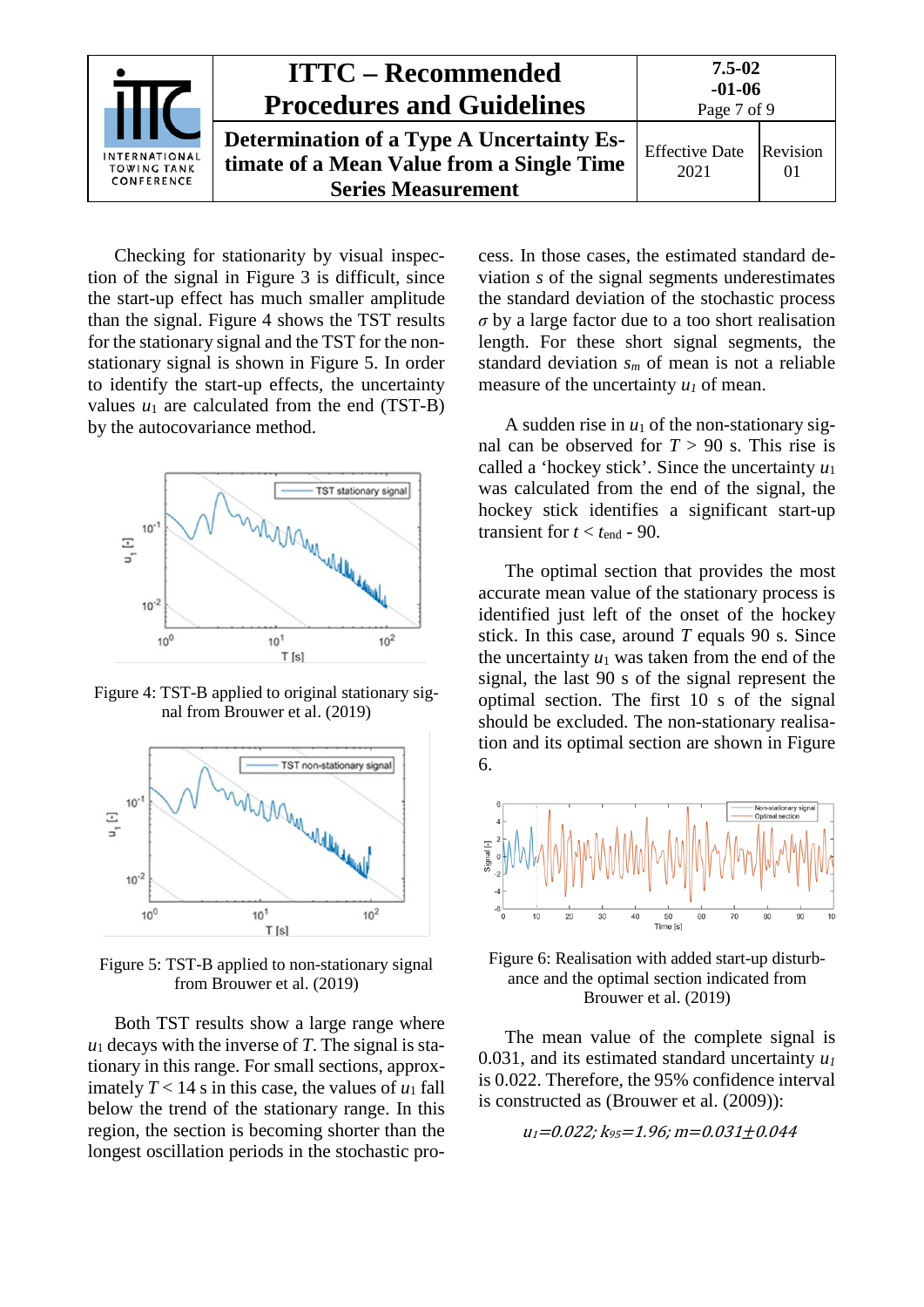

 $k_{95}$  is the coverage factor for a confidence level of 95%, and *m* is the sample mean.

The mean value of the optimal section is −0.0034, and its estimated standard uncertainty  $u_1$  is 0.0105. Therefore, the 95% confidence interval is constructed as:

 $u_1 = 0.0105$ ;  $k_{95} = 1.96$ ;  $m = -0.003 \pm 0.021$ 

The mean of the process  $\mu$ , which is zero, lies well within both estimated confidence intervals. Removing the start-up transient has reduced the error in the sample mean by a factor of 10 and its corresponding uncertainty value by a factor of 2. The application of TST has increased the reliability of the mean value.

### <span id="page-7-0"></span>**5. STEP BY STEP PROCEDURE**

Although the mathematical processes behind the procedure can be challenging for 'non-experts', the process of obtaining the TST and the uncertainty  $U_m$  of mean is straightforward and is summarised in the following steps.

1. Obtain the time history ensuring that the sample rate is sufficient. For measurements in the laboratory or the field, the sample rate must be at least twice (often more) the highest frequency in the time history.

2. Ensure that the time history is as long as practicable.

## 3. TST-A

a) Select signal sections  $[t_{begin} t_{begin} + T]$  for series of signal length *T*. Calculate the standard uncertainty  $u_1$  for each segment with:

$$
u_1 = \sqrt{\frac{1}{T} \int_0^T \left(1 - \frac{\tau}{T}\right) C_{xx, \text{biased}}(\tau) d\tau}
$$
 (11)

The autocovariances  $C_{xx,biassed}(\tau)$  are computed with the spectral method.

b) Plot graph with *T* on the *x*-axis and  $u_1$  on the *y*-axis, both with logarithmic scales.

d) Identify any region where the slope differs from -1. This indicates non-stationary behaviour in the measurement, and this region should be removed from the mean estimation. Hockey sticks at large *T* indicate end effects.

#### 4. TST-B

This procedure follows that of TST-A except the analysis begins at the end of the record with increasing values of *T* and are based on signal sections  $[t_{\text{end}} - T, t_{\text{end}}]$ . Hockey sticks at large  $T$ indicate start-up effects.

### 5. Random uncertainty of mean (RUM)

Removing end effects and start-up effects yields the stationary part of the signal. For this selected part computes the mean value. For the evaluation of the uncertainty, computes the autocovariance  $C_{xx,biassed}(\tau)$  with the spectral method and calculates the standard uncertainty  $u_1$  of mean with Equation [\(11\).](#page-4-3) Finally, the expanded random uncertainty *Um* of mean is computed with Equation [\(12\).](#page-4-4)

#### <span id="page-7-1"></span>**6. REFERENCES**

- Bendat, J. S., and A. G. Piersol, 2010, Random Data, Analysis and Measurement Procedures, Fourth Edition, John Wiley & Sons, Inc., Hoboken, New Jersey.
- Brouwer J., J. Tukker, and M. van Rijsbergen, 2013, "Uncertainty Analysis of Finite Length Measurement Signals", Proceedings of the 3rd International Conference on Advanced Model Measurement Technology for